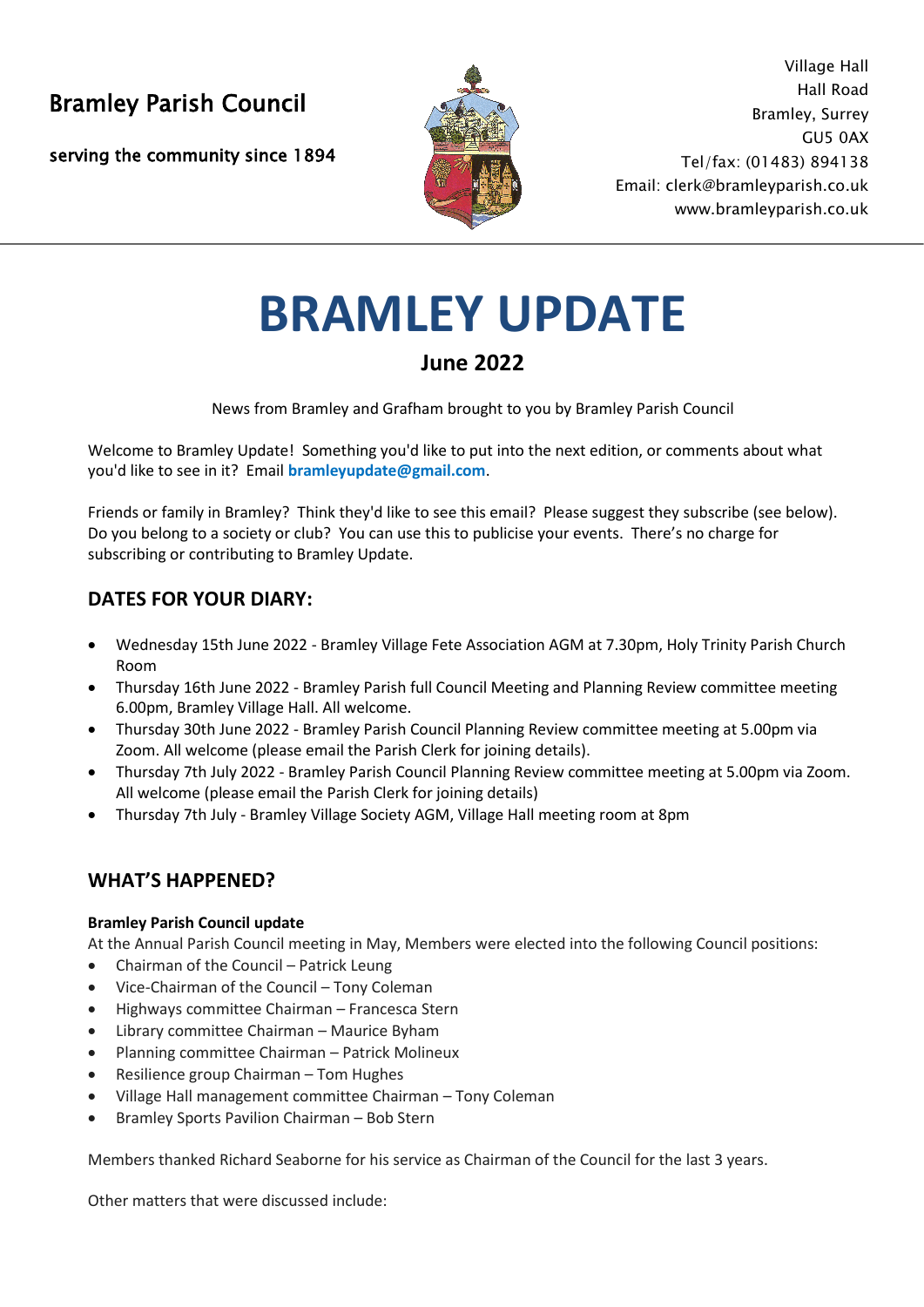#### • Damaged wall at Rhens Place

The Clerk has been in discussion with the management agent for the Old Rectory Close Resident's Association about the wall that has been damaged next to the wine press in the centre of the village. The damage was caused by a large fir tree growing in the Old Rectory Close car park. The Resident's Association has applied to Waverley Borough Council for permission to fell the tree in question. The Parish Council welcomes this action.

• Financial matters

The Clerk reported that she has closed the accounts for the 2021/22 financial year and the internal audit of the accounts would be carried out at the end of May.

Members will be asked at the Parish Council meeting taking place on 16th June to approve the accounts, for submission for external audit at the end of June. Details of the accounts will be published on the Parish Council website in due course.

Residents are able to view the full accounts by appointment, by contacting the Parish Clerk.

#### **Bramley Village Fete**

Bramley Village Fete made an amazing comeback this year! The sun shone, crowds arrived from all over and much fun ensued. We drank so much beer and Pimms we ran out and our food stalls reported high sales. The tug-of-war was hotly contested, and the Wheatsheaf team roundly beat the Bramley Dads. The ladie's teams both fought hard, and the children's tug-of-war was won by the girls 2-1. The kids' races were a great success, we all enjoyed the musical entertainment and many stalls and sideshows on offer.

Thank you to everyone who contributed in any way to our Village Fete and helped to make it such a success. Bramley Fete Committee is thrilled to report that we have raised over £11,000 for distribution within our local community.

The Parish Council would like to thank the Fete Committee for all their hard work to put on such a successful event.

### **WHAT'S HAPPENING?**

#### **Bramley Village Society**

Annual General Meeting Thursday 7th July at 8pm in the Village Hall meeting room. All adult Bramley residents are members of the BVS, and are invited to attend the AGM, the main business of which is to elect the BVS committee for the following year.

Any potential new committee members will be especially welcome.

The AGM will be followed by the regular monthly meeting of the committee.

For further information, please contact the BVS secretary, Richard Farr, on 01483 893905, email **farr.ric@gmail.com**.

#### **Bramley Library Update**

Thank you to everyone who donated books for us to sell at the fete. It was a very successful event and a welcome return to normality.

To mark the Queen's Platinum Jubilee, we have displays and decorations created by our talented volunteers, pupils of Gosden House School and by those children who came along to our Drop In and Draw sessions at half term. There is also a new fiction collection available to borrow, the Big Jubilee Read, celebrating great books from across the Commonwealth which were published in the last 70 years.

Rhymetime (for under 3s) continues every Friday from 11-11.30am.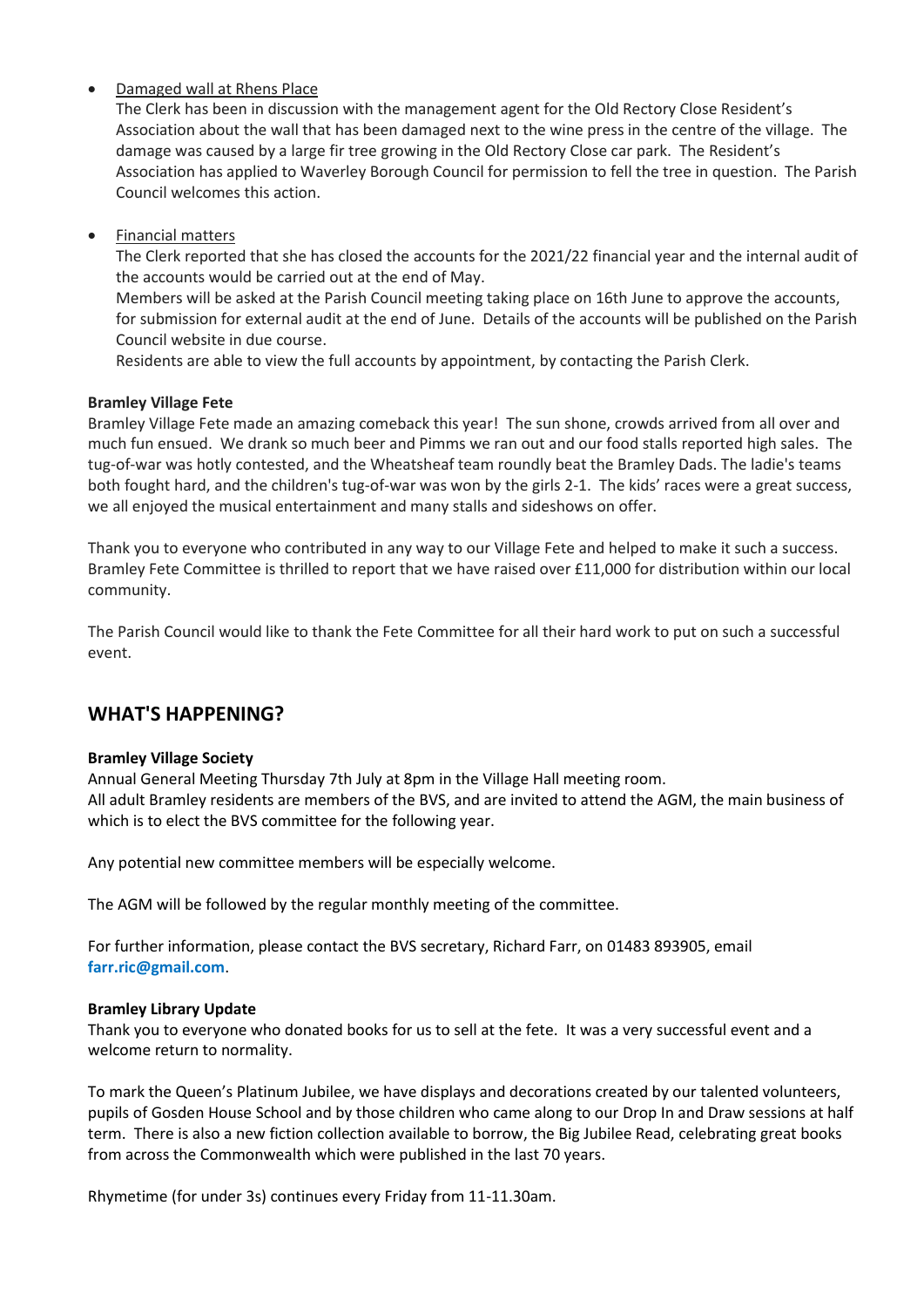#### **Bramley Village Fete Association**

The Annual General Meeting of Bramley Village Fete Association will be held in Holy Trinity Parish Church Room on 15th June 2022 at 7.30pm. All Bramley village schools, charities, clubs and organisations are eligible for donations from surplus fete funds. Requests should be made no later than Friday 10th June by email to **bramleyfete@gmail.com** or in writing to:

Jane Austin Chairperson Bramley Village Fete Association 19 Linersh Wood Bramley GU5 0EE

A representative of each organisation should attend the AGM in case there are any questions.

Fingers crossed we will see many of you at Bramley Village Ball in December.

#### **Wonersh and District Garden Club**

We will be holding a plant stall at the Wonersh Fair on Sunday, July 3rd.

July 6th we are having two tours of not more than fifteen people in each tour, both starting at 6pm and 7pm at Munstead Wood. The first tour is seeing, plus the history of Gertrude Jekyll's main garden and the second tour is 1880's history tour of a different part of the garden which will explain the start of Munstead Wood, and will include the first building called the Hut by Lutyens, the walkway to Munstead House (where Gertrude Jekyll lived with her mother) before The Hut was built, the secret garden at The Hut and various other features of how all the building materials came on site.

August 3rd we will be visiting the beautiful garden of Great Tangley Manor at 6pm .

For more information, please contact Hilary Goodridge at **hilarygoodridge@gmail.com** or 01483 535108.

#### **News from Bramley Music**

The next Bramley Music concert is on Saturday 9th July at 7pm in Holy Trinity Church, entitled 'Chansons Françaises' – the renowned Harlequin Chamber Choir will be singing a wide selection of French songs, ranging from the sixteenth century to the present day, and there will also be some well loved piano solos. Composers include Debussy, Ravel, Fauré, Saint-Saëns and Poulenc. There will be a free glass of wine or soft drink in the interval. The concert is in aid of the Guildford branch of Christians Against Poverty, a charity providing free professional debt advice and community groups – their work is more vital than ever given the cost of living crisis with more and more people facing the prospect of spiralling debt. Tickets are £10 (students and under 18s £5) available in advance from stuartwhite@waitrose.com (01483 892645) and in person from Robertsons in Bramley High Street. Do come and support both live music on your doorstep, as well as a very worthwhile local charity.

For more details please see **https://mcusercontent.com/f13cbe86b42db670ac32283a6/files/4340ec1f-06b9 d54e-17a1-1ff6f1d7fe37/Music\_July\_9th\_2022.pdf**.

#### **News From St Catherine's School**

Open Mornings

- Prep School Friday 9th June, 9:45-11:45am. Contact Mrs Sally Manhire, tel 01483 899665, email **prepadmissions@stcatherines.info**.
- Senior School Friday 24th June, 9:15am-3:30pm. Contact Mrs Clare Woodgates, tel 01483 899609m email **admissions@stcatherines.info**.

#### Baby Cats - Sport

Friday 17th June | For 2-4 yrs |St Cats Prep School | 9.30 - 10.30am Join us for some outside sporting fun with your toddler. There is no charge but please email to register: **prepoffice.junior@stcatherines.info**.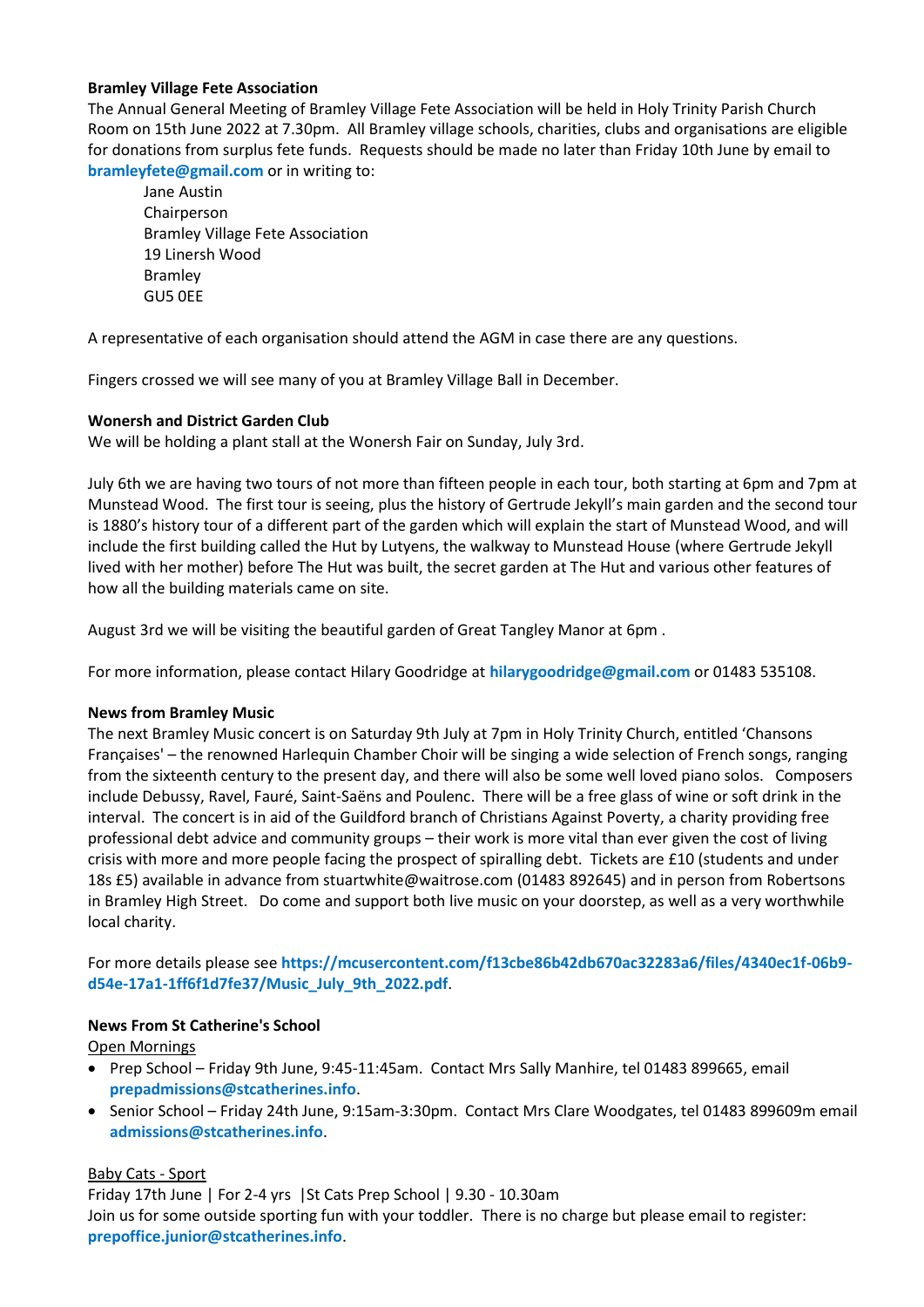#### Cat Class

Every Tuesday from 3rd May to 5th July 2022 | 1.30 – 2.45pm Let us guide your 3-4 yr old daughter on her journey to starting school by booking a term of Cat Class. Activities will be led by our early years team in a reception classroom and will include arts and crafts, imaginative, construction and messy play.

For more information on costs and to register, please email: **catclass@stcatherines.info**.

#### Swim School

#### Saturday Mornings | 8.45 – 11.45am

Half or one hour lessons depending on ability. £9 per half hour lesson | £15 per 1 hour lesson Email for more details & to register: **swimschool@stcatherines.info**.

#### **News from Bramley Infant School**

We had a really exciting end to this half term. Our year 2 children went on their first school trip to Chessington Zoo. They looked at the animals and their habitats, this will fit in with their topic for next term. They even got to enjoy one of the rides as a special treat!

We celebrated the Queens Jubilee with St Catherine's and Gosden House school where we had a picnic lunch all together at St Catherine's. Each school was given two decades of the Queen's reign as a theme to dress up, we had the 80s and 90s and all the children and teachers along with our parent helpers looked amazing!

You may have seen our year 1 children walking around the village before half term. They took maps with them to follow and looked at all the Bramley landmarks.

#### **News from Holy Trinity, Bramley**

Please feel free to contact the Revd Andy Davis, **revd.andydavis@gmail.com**, 07709 919602 or 01483 892109.

Do have a look at our re-vamped Website, for all information: **www.holytrinitybramley.org.uk**. .....or find us on Facebook!

Our delicious Parish Lunches have restarted (2nd Sundays in the Parish Room next to the church). £8.00 per head. Do contact us if you would like to come!

We always hold the people of Bramley and the life of our community in our prayers.

#### **News from St Andrew's, Grafham**

There is a service every Sunday morning at 10.45am and usually on first Sunday of the month from May to September a service at 6pm.

On 5th June the 10.45am service will celebrate Pentecost and the Queen's Platinum Jubilee.

Please note there is no evening service this month as it is the Jubilee weekend. The next Evensong will be on 3rd July at 6pm.

Everybody is always very welcome at any of the services. Please see the website **www.standrewsgrafham.org.uk** for more details or contact the Revd Camilla White on **camillawhite@waitrose.com** or 01483 892645.

Bramley Update is usually circulated between the 4th and 7th of each month. If you have a contribution to the content of a future issue, please send it to **bramleyupdate@gmail.com** by the end of the preceding month.